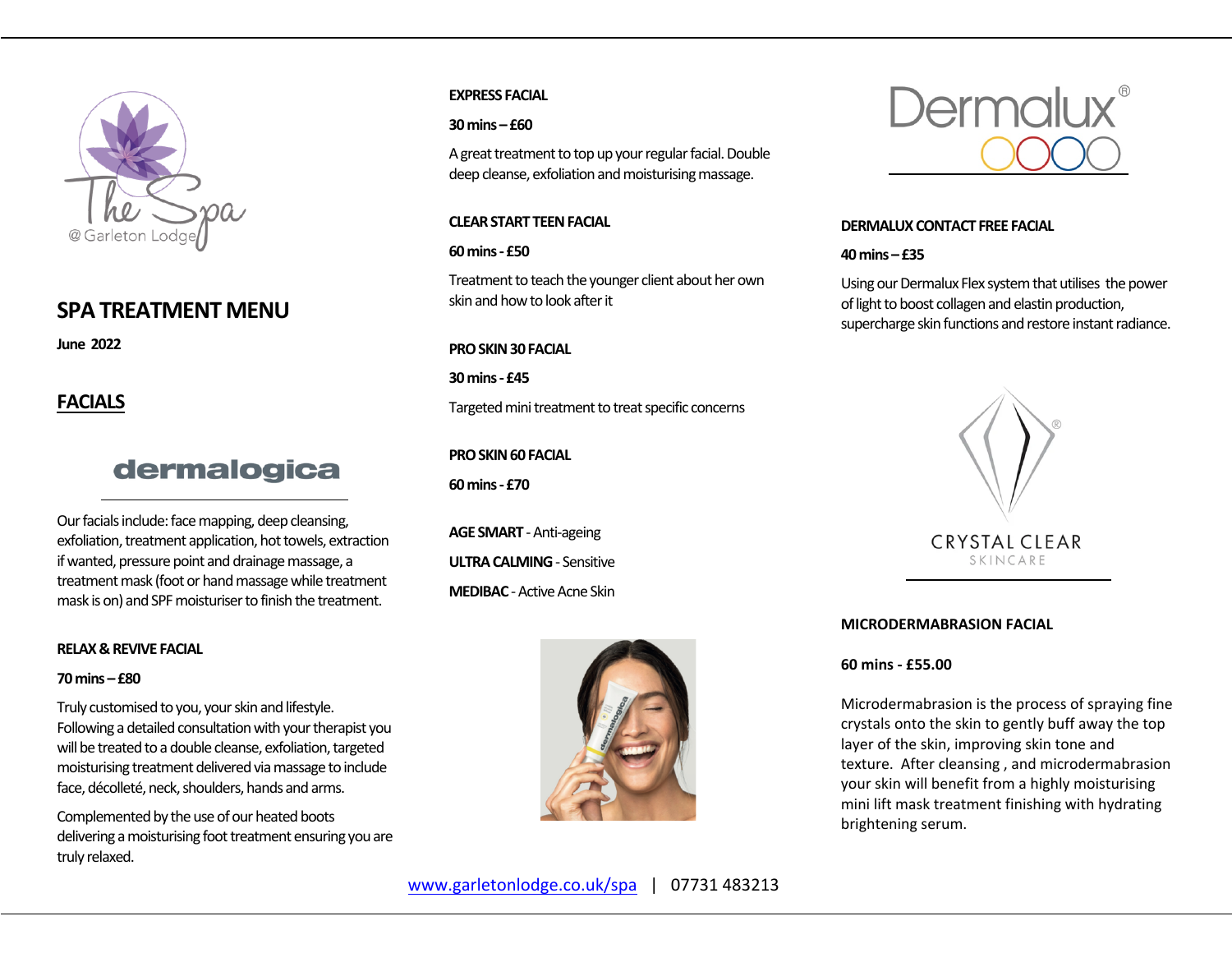### **CHOPSTICK FACIAL**

#### **60 mins - £55.00**

Non-surgical facelift technology - no needles, no surgery! Immediate firming and tightening, reducing puffiness and brightening dull skin.

A combination of cleansing, exfoliation, facial massage, mask and hydration. The Easy Lift Chopstick Facial gives skin a complete overhaul, lifting, firming and rejuvenating in just 45 minutes.

After cleansing and exfoliation, the two sonic powered lifting WANDS are gently rolled over the face and neck in a two-handed action whilst a super strength hyaluronic serum is automatically dispensed from the WANDS oscillating rollerball heads.

This unique, double-pronged approach delivers a mega dose of moisture to the skin thanks to the high and low molecular weight pharmaceutical grade serum, improving skin's hydration at a cellular level and creating a mattress effect under the skin, giving it back its bounce. At the same time the sonic waves from the two WANDS provide facial muscles with the equivalent of an intense workout programme, causing them to contract and creating more lifted, firmer skin.

Results are immediate; tense facial muscles are relaxed, eyebrows and cheeks significantly more lifted, jaw more defined, eyebags depuffed, neck tighter and complexion more luminous and glowy.

**Chopstick WANDS can be added to any facial for an extra £10.**

## **HAND & FOOT TREATMENTS**

**Luxury Manicure (£50)** – a gentle warming and exfoliation of the hands, cleaning of the cuticles and shaping of the nails. A gel polish is then applied and a moisture mask to finish.

**Luxury Pedicure (£50)** – a gentle warming and exfoliation of the feet, cleaning of the cuticles and shaping of the toe nails. A gel polish is then applied and a moisture mask to finish.

**Paraffin Wax Treatment (60 mins - £50)**- includes use of our heated boots or mitts to turbo charge the treatment. Massage & finish with our treatment cream.

**Gel Polish Hands (£35)** – a plain gel polish on natural nails with a variety of colours to choose from. Includes cuticle work and a nourishing hand cream treatment.

**Gel Polish Toes (£35)** – a plain gel polish on natural toe nails with a variety of colours to choose from. Includes cuticle work and a nourishing foot cream treatment.

**Removal of Hard Gel or Acrylic (£20)**

#### **Removal of Gel Polish (not applied by us) (£5)**



**The Gel Bottle (BIAB)**-**Manicure without Extensions (£40)**

**The Gel Bottle (BIAB)**-**Manicure with Extensions (£50)** – either tips or sculpted using BIAB

**The Gel Bottle (BIAB)**-**Infill and colour change (£40)**

#### **Eyebrow Enhancements**

**Wax (£10)** - define and enhance the shape of your natural eyebrows, getting rid of stray hairs to leave a neat and tidy finish.

**Tint (£10)** - temporarily changes the colour of the eyebrow hair to enhance and define the brows.

**Wax & Tint (£18)**- a semi-permanent eyebrow dye is used to enhance the colour and shape of your natural eyebrows whilst tidying stray hairs with wax and tweezers.

**Henna (£22)**-Ciaobrow Henna is a vegan and crueltyfree, semi-permanent eyebrow dye. It strengthens eyebrow hair and stimulates hair growth which is perfect for the finer brows. This treatment is gentle and effective lasting up to 6 weeks and gives a tattooing effect.

**Brow Lamination (£45) – 45 mins**

#### **Eyelash Enhancements**

**Lash Lift & Tint (£50) - 45 mins** – a semi-permanent curl and tint for the natural eyelashes making your eyelashes visibly longer and thicker with a natural curl.

**Lash Tint (£20) - 20 mins** - temporarily changes the colour of the eyelashes to enhance and define. Different coloured tints can be used depending on skin tone, hair colour and the desired appearance.

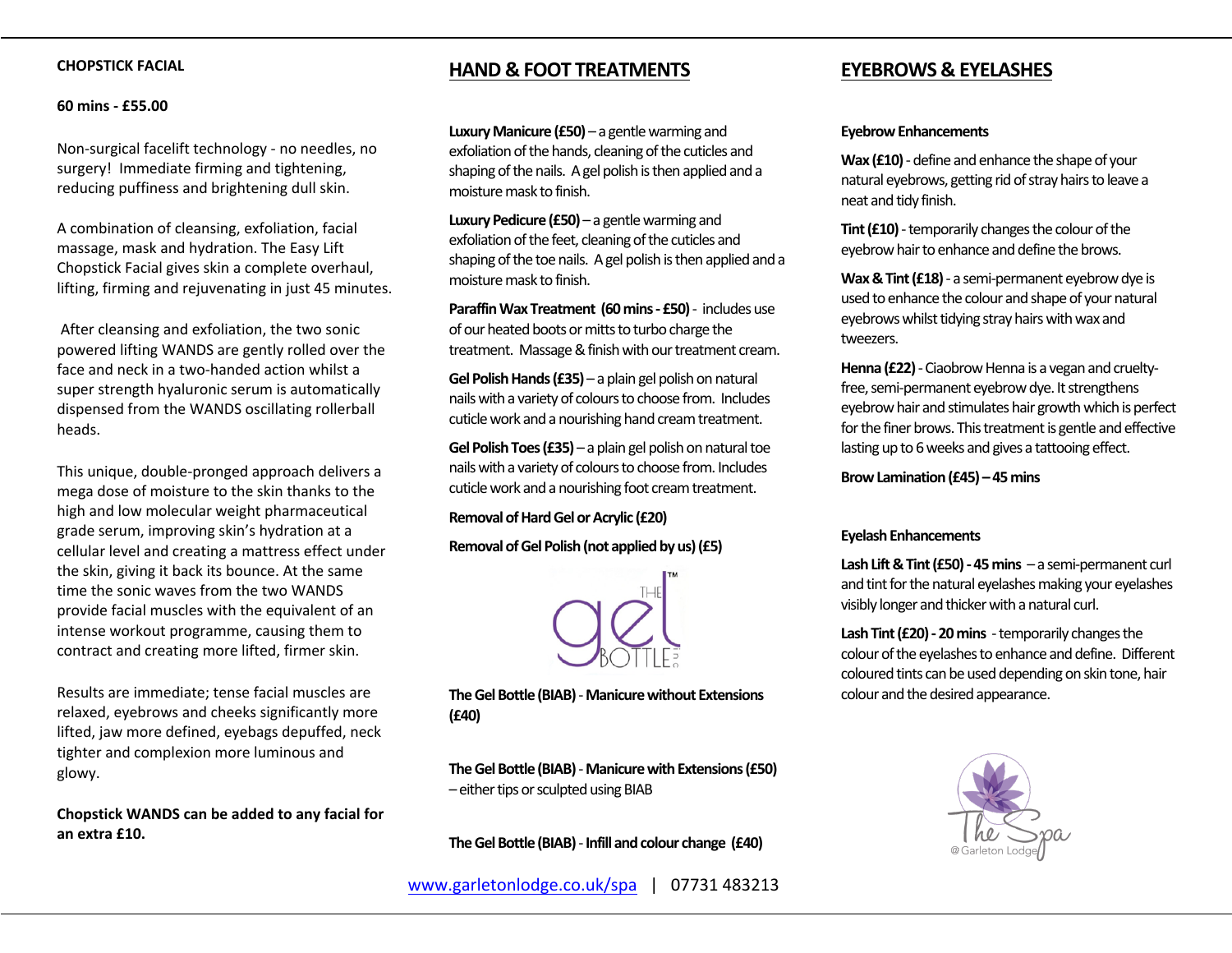

## **SPA TREATMENT MENU**

**June 2022**

## **MASSAGE TREATMENTS**

**Swedish Back, Neck & Shoulder Massage -** a relaxing massage focusing on the upper body which manipulates the soft tissues to improve overall wellbeing, enhance circulation, ease aches &pains and calm the mind.

#### **30 mins £45 45 mins £60**

**Soft Tissue Full Body Massage -** a top to toe relaxing massage which manipulates the soft tissues to improve overall wellbeing, enhance circulation, ease aches & pains and calm the mind.

## **60 mins £70**

**Deep Tissue Back, Neck & Shoulder Massage –** a bespoke massage focusing on your upper body. Different techniques are used to encourage blood flow, repair damaged cells and release chronically tight muscles.

#### **30 mins £45 45 mins£60**

**Deep Tissue Lower Body Massage –** a bespoke massage focusing on lower body including glutes, upper leg, lower leg and feet. Different techniques are used to encourage blood flow, repair damaged cells and release chronically tight muscles.

**30 mins £45 45 mins £60**

**Deep Tissue Full Body Massage -** a bespoke massage focusing on the parts of your body that tend to hold the most tension. Different techniques are used to encourage blood flow, repair damaged cells and release chronically tight muscles.

### **60 mins £70**

**Sports Massage-** our therapist will work deep into the muscles manipulating them to treat any damaged tissue caused by repetitive strenuous activity or trauma. This will release tight muscles and realign the tissues which improves posture, increases flexibility and alleviates pain.

**30 mins £45 45 mins £60 60 mins £70**

**Hot Stone Back, Neck & Shoulder Massage –** focusing on the upper body**,** our therapist will use the localized heat and weight of smooth stones to warm and relax the muscles allowing for deeper pressure to release any knots or tension.

## **30 mins £45 45 mins £60**

**Hot Stone Full Body Massage –**our therapist will use the localized heat and weight of smooth stones to warm and relax the muscles allowing for deeper pressure to release any knots or tension.

## **60 mins £70**

**Aromatherapy Massage -** a holistic treatment using essential oils through the application of massage to relieve stress and anxiety, promote relaxation and aid pain relief. A variety of essential oils are selected by our therapist individually for you based on your specific requirements.

**30 mins £45 45 mins £60 60 mins £70**

## **WAXING MENU**

**Bikini (£25)** - 20 mins **Brazilian (£35)** – 30 mins **Hollywood (£40)** – 30 mins **Underarm (£20)** - 15 mins **Half Leg (£25)**- 20 mins **Full leg (£35)** – 30 mins **Upper lip (£12)**- 10 mins **Chin (£12)** – 10 mins